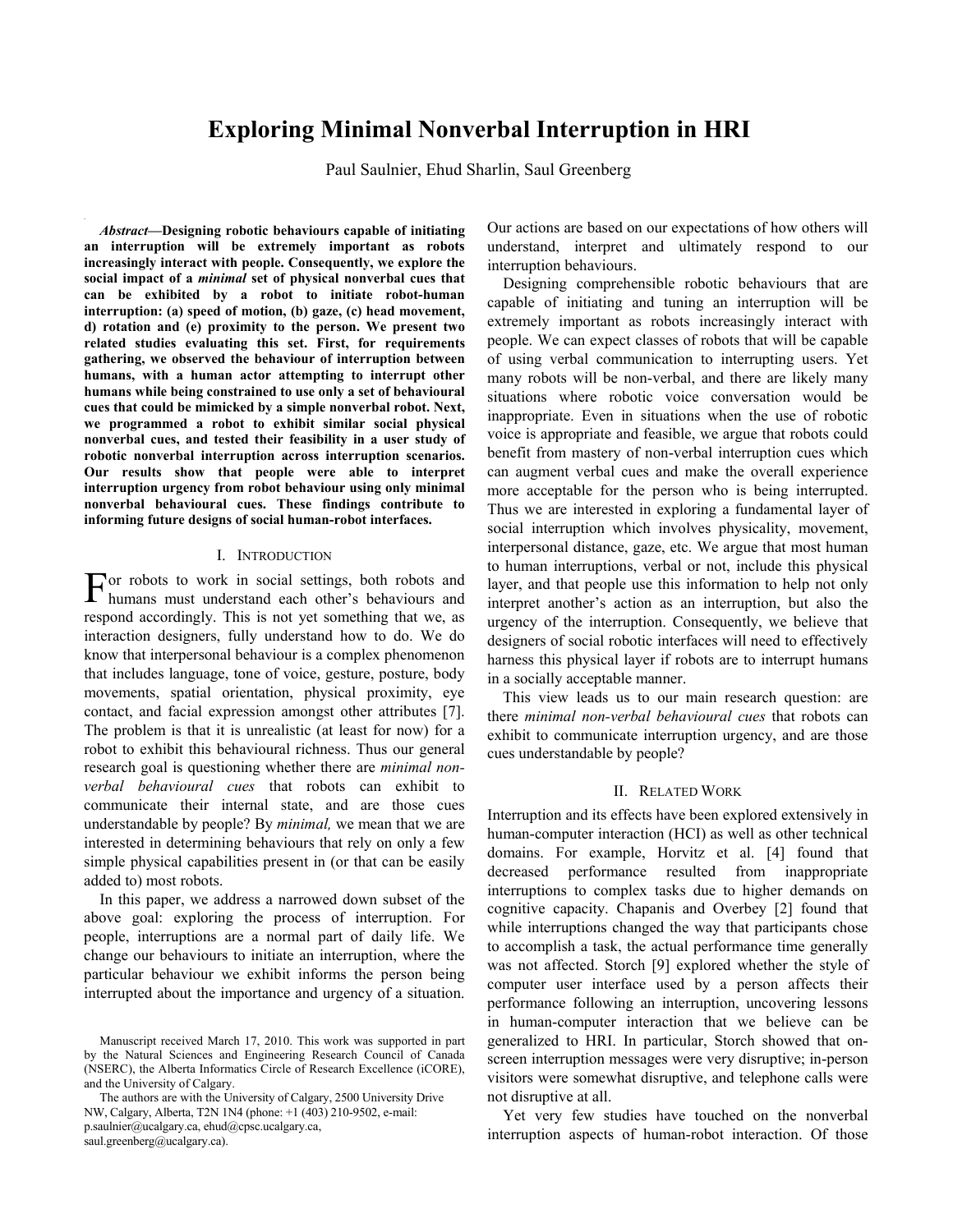that do, most consider interruption tangentially and not explicitly. Bethel and Murphy [1] explored nonverbal and non-facial expressions in appearance-constrained robots, including those that might be used to approach people in search and rescue operations. Satake et al. [8] and Hayashi et al. [3] considered how robots approach people in train stations and shopping malls, respectively. Yamaoka et al. [10] described a model for a robot to appropriately control its proximity to the person when presenting information. A study by Mutlu and Forlizzi [5] revealed the possible problems that can be caused in a medical working environment by a robot that is not designed with interruptibility in mind.

While these examples do not explicitly explore interruption, they do suggest that the robot's effectiveness at coordinating with people could be better if they were able to use nonverbal robotic interruption cues more effectively.

#### III. METHODOLOGY

Our methodology focuses on designing and evaluating minimal robot behaviours for social interruption. To do so, we created a three-step methodological process.

- 1. Identify, through observations, human interruption behaviours within a particular situation that could be mimicked by a robot.
- 2. Based on these observed behaviours, design and critique potential robotic non-verbal behavioural cues, where those behaviours are based upon a minimal amount of the robot's physical capabilities (see below).
- 3. Implement these interruption behaviours using an actual robotic interface and use it to evaluate people's ability to interpret the robotic behaviours.

We have already stated that we are exploring interruption conveyed by *minimal non-verbal behavioural cues.* By this we mean that we are interested in determining interruption behaviours that rely on only a few simple physical capabilities present (or that can be easily added to) most robots, ignoring any verbal interaction layer.

Our methodology was limited to the following five nonverbal interruption parameters, which we deemed would provide a solid starting point to our explorations: (a) speed of motion, (b) gaze, (c) head movement, d) rotation, and (e) proximity to the person. By looking at minimal non-verbal behavioural cues, we are trying to determine the lower bound of robotic interruption behaviours that could be understood by people.

## IV. HUMAN-HUMAN OBSERVATIONAL STUDY

Our first question was: can we identify human interruption behaviours within a particular situation that could be mimicked by a robot? We focussed on identifying ways of interrupting a person based on different levels of urgency and importance, where the person is be able to correctly interpret those interruptions. We argue that answering this question can be valuable when designing robot interruption behaviour that is minimally disruptive to people, while still

adequate to convey urgency and importance appropriately within a particular context.

Our approach - which we believe can be generalized to other situations - was to constrain human behaviour to particular physical capabilities that we believed could be reasonably mimicked by a robot, and to then have a person, an informed actor, try to interrupt others using only those capabilities. While these constraints disallow some natural human behaviours (e.g., speech), our goal was to capture how people manifest these particular behaviours, use these to model robot behaviour, and then see how these robotic behaviours were interpreted by people.

Specifically, three people were recruited as "robot actors" and asked to act through five interruption scenarios. (e.g., Fig. 1) These scenarios ranged from time-insensitive nonurgent matters, to very time-sensitive emergency situations. The emergency scenario was deliberately chosen to illicit extreme behaviour from the "robot actors" in order to elicit the widest range of possible behaviours.

Within each scenario, the actor had to interrupt two people who were engaged in a meeting inside an office with an open door. The actor was asked to improvise interruption behaviour appropriate to the urgency of the situation. The robot actors were constrained to show only the five previously mentioned parameters that our target robot could replicate, i.e., speed of motion, gaze, head movement, rotation and proximity to the people being interrupted. Robot actors were not allowed to speak or to make sounds. Furthermore, we instructed them to leave if no acknowledgement of their actions was provided after 10 to 15 seconds. An element kept secret from the robot actors was that the people they were interrupting were instructed to ignore the robot actors for at least 10 seconds, to allow the experimenters to have enough time to observe the robot actor's behaviour.

We videotaped the robot actors' actions, and identified characteristic behavioural trends (see Video Figure for three examples). We saw that our robot actors improvised with a range of body and head movement to match the given scenarios.

In the less urgent scenarios, actors used non-disruptive behaviour. In these cases, the robot actor would 'peak into' the office from a distance to see if the people inside the office were busy, checking whether it would be possible to interrupt without disrupting a more important task. The actors' behaviours allowed the people seated in the office to notice them, while at the same time providing what seemed to be a socially appropriate possibility to ignore him or her if desired.

As the task urgency and importance increased, our robot actors used more disruptive behaviour, maintaining close interpersonal proximity, and not leaving until their interruption was acknowledged and addressed. One robot actor entered the office running and stood between the two people inside the office until acknowledged. In these cases, the behaviour was certainly more noticeable to the people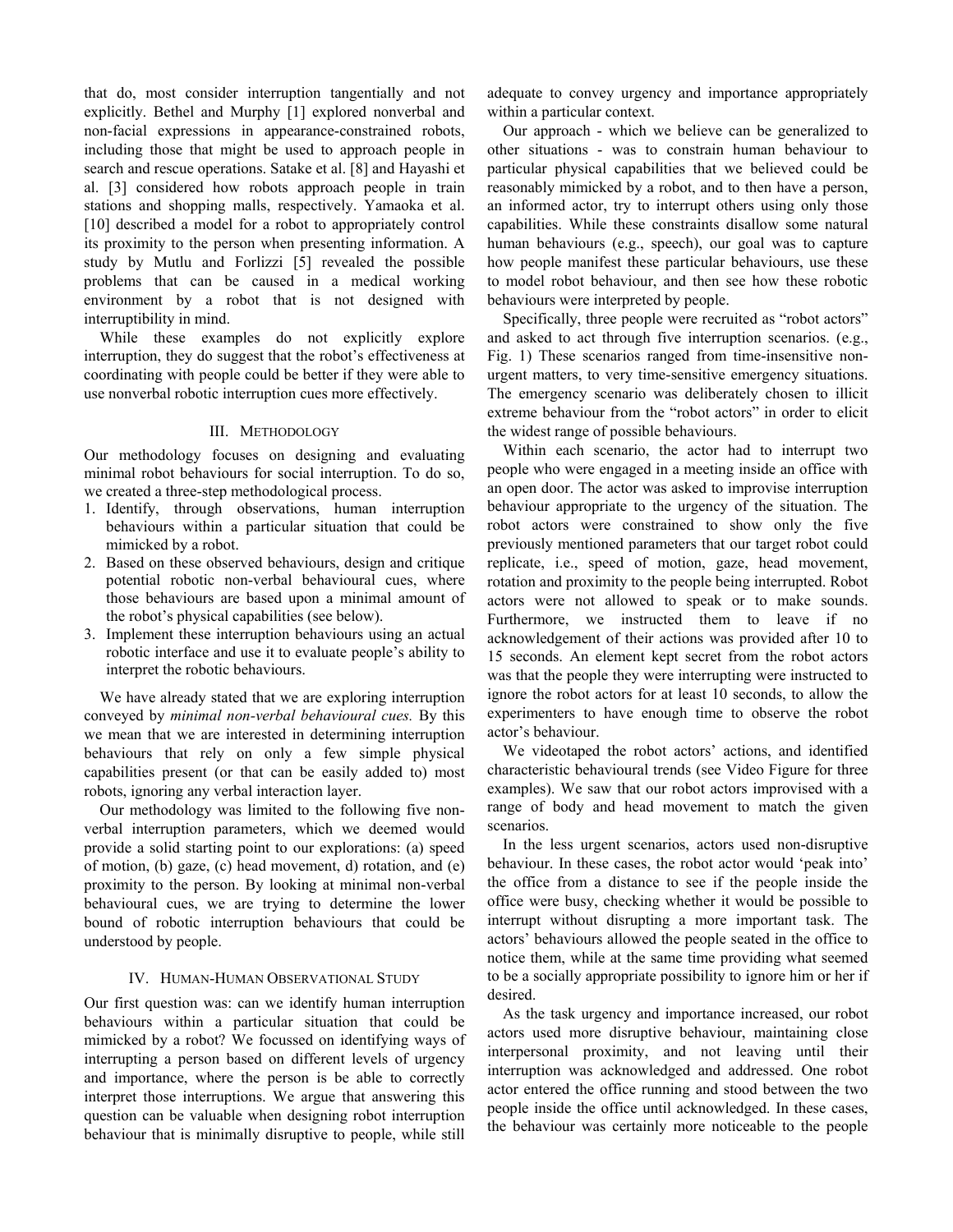

Fig. 1. An actor looks inside the office from a distance to interrupt unobtrusively.

inside the office, who were often unable to continue their conversation because of the interruption.

The range of behaviour used by our actors shows that people can improvise their behaviour using our five basic characteristics to interrupt in different yet understandable ways. This suggests [6] that a robot designed to use similar interruption behaviour based on the limited set of physical non-verbal cues could also be understood by people.

## V. USER STUDY

Based on the findings of our human-human observational study, we designed a user study to test the degree to which particular *minimal non-verbal behavioural cues* used by robots to communicate interruption urgency (Table 1) are understandable by people.

#### *A. Equipment*

Our equipment comprised four major components: (a) the robot platform (b) robot control, (c) a controller workstation station and (d) controller software.

*The robot platform* we used was a Mobile Robots Inc Pioneer 3-DX base with a custom body added on top (shown in Fig. 2). The base was capable of moving faster than human walking speed and can carry loads up to 22 kg. Our custom body consists of a plastic container used to increase the height of the robot, covered by a t-shirt to reduce the robot's mechanical appearance without going as far as completely anthropomorphizing it.

The robot's 'head', used to portray head movement and gaze, is just a small cardboard box; depending on the scenario, we rotated this head left/right and up/down. The head does not include any facial markings such as eyes, though it does convey a clear directional 'forward' position, i.e., gaze. We used this minimalist design because, as mentioned earlier, we wanted to rely on only a generic shape and a few simple physical capabilities of movement that are present in (or that can be easily added to) most robots.

*Robot control* was done through direct serial connection to an on-board hidden laptop, where the laptop runs custom C#/C++ software. All sensory monitoring (including obstacle avoidance) occurs on the laptop. Commands to control the robot were sent from the study administrator via a controller station. The robot also sent back timestamps and descriptions of high level events that it was performing back to the controller station.

*The controller station*, which also ran custom software, served two purposes: (a) controlling the robot's behaviour using a Wizard of Oz methodology, and (b) recording and logging relevant participant comments. It comprised a standard laptop with a second monitor, and a wireless router that linked the controller station with the robot. The controller station was positioned so that the study administrator could hear and record participant comments, and to keep the robot in view except when it entered the office. During the study, participants were not aware of the study administrator's actions as they could not see the controller station from within the office.

*Controller software* was primarily used by the study administrator to issue high level commands to the robot that triggered predefined macros, each executing a particular robot behaviour sequence. Normally, the robot macros automatically returned the robot to its starting position after the completion of a behavioural episode. If needed, the administrator could also use manual positioning controls to return the robot to its starting location. The software also supported logging and time-stamping high level events that were continuously communicated back to the station by the robot.

### *B. Participants*

Twenty participants were recruited through mailing lists at the University of Calgary. Although no particular groups were targeted, the vast majority of participants were a nearly equal mix of male and female graduate students with varied ethnic backgrounds, many of whom were members of the Faculty of Engineering, with ages ranging from 20 to 30. Participants received \$15 in compensation for a study session which was approximately  $45 - 60$  minutes long.

#### *C. Designing Robot Interruption Behaviours*

We used our observations of interruption behaviour expressed by the robot actors to design and program the robotic interruptions. In particular, we created ten robotic interruption behavioural episodes using combinations of the parameters observed in the behaviour of the human actors. These are summarized in Table 1 (the gaze variable captures both gaze and head movement). We also included an  $11<sup>th</sup>$ 'null base case' where the robot would use behaviour that had nothing to do with interruptions: slow movement outside the office without any direct interaction with the participant.

The ten episodes are labelled 1A-F and 2A-D. They were designed so that any one episode had another matching episode that differed only by a single difference in one of the behavioural properties. For example, episodes 1A and 1B are both based on non-urgent robotic interruption via observing the participant from outside the doorway, but they differ in the speed of motion used. This approach thus enables any differences in the participant's interpretations between two episodes to be feasibly attributed to the single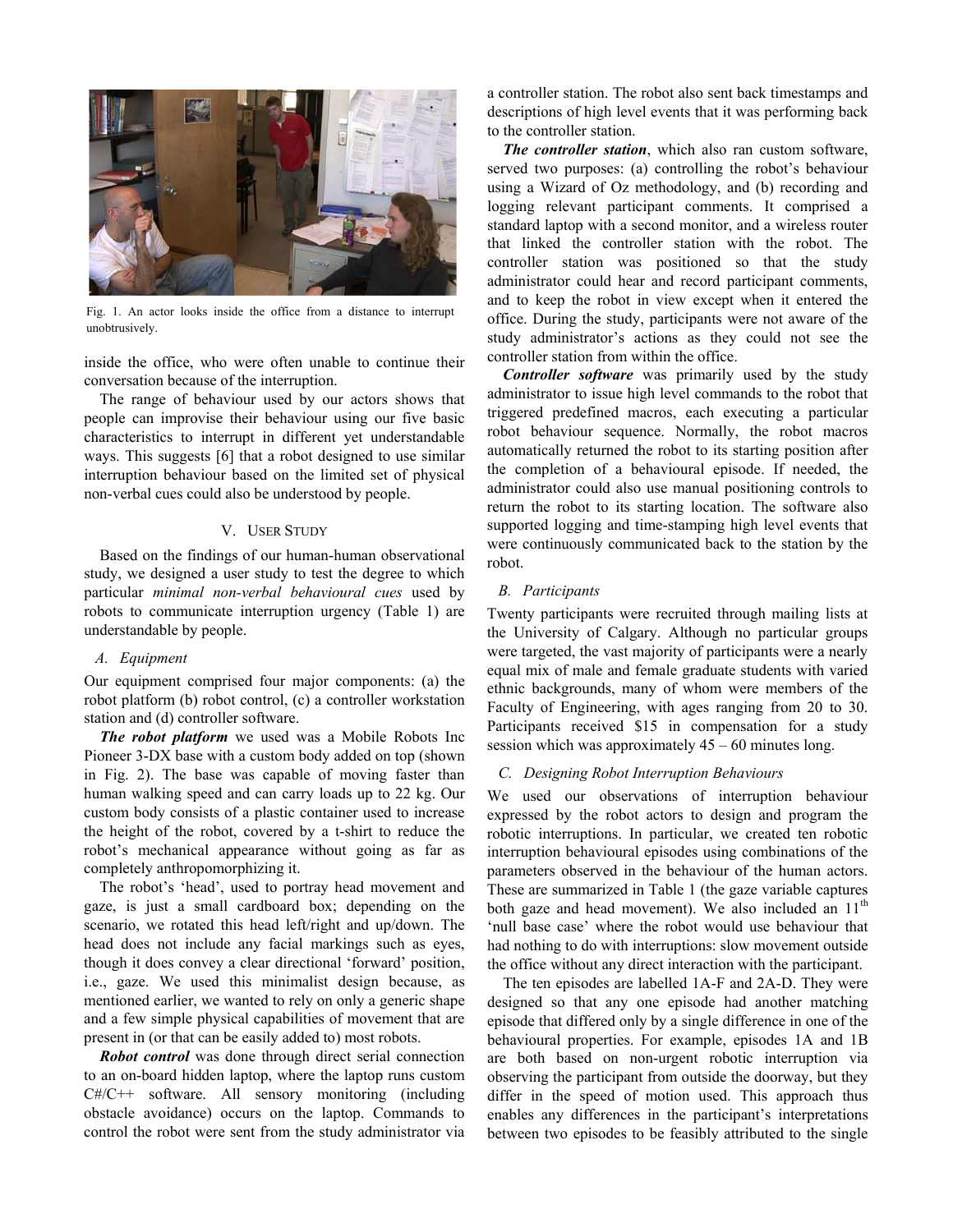

Fig. 2. The robot interrupts a participant inside the office

variable that changed its value.

These episodes were arranged to be presented in a scrambled order to the participant, following the null base case. The design of the episodes made it difficult to objectively argue for a precise ordering of interruption magnitude. However, we expected that episodes with fast speed, close, direct gaze, and rotation (Table 1, bottom right) would be higher in interruption magnitude than those with opposite values (Table 1, top left).

TABLE 1. BEHAVIOR EPISODES BY FACTOR (SPEED, PROXIMITY, GAZE, ROTATION) USED IN THE USER STUDY.

|                        |          | slow speed     |                 |                | fast speed      |
|------------------------|----------|----------------|-----------------|----------------|-----------------|
| proximity<br>position  | rotation | direct<br>gaze | erratic<br>gaze | direct<br>gaze | erratic<br>gaze |
| far from<br>doorway    | none     | 1 A            |                 | 1B             |                 |
|                        | rotating |                |                 |                |                 |
| at the<br>doorway      | none     | 1C             |                 | 1D             |                 |
|                        | rotating |                |                 |                |                 |
| next to<br>participant | none     | 1E             |                 | 1F             |                 |
|                        | rotating | 2A             | 2C              | 2B             | 2D              |

To ensure that all participants would observe nearly identical robotic behaviour, we created fully automated preprogrammed behaviour macros corresponding to each behavioural scenario that ran autonomously.

#### *D. Experimental Procedures*

The study consists of two phases. Both were qualitative, while the second also included a quantitative component. In both phases, the participant and the interviewer were seated in an office (e.g., Fig 2), having a conversation about topics unrelated to robots or the user study. The participant had a clear view of the doorway to his or her right. While the conversation was occurring, the robot underwent attempts to interrupt the participant across a series of behavioural episodes described in Table 1. All episodes began with the robot out of view outside the office. The two phases differed in the particular episodes used (and thus in the robot behaviour exhibited), and also in whether a verbal interview or ranking by the participants occurred once the robot had completed its behaviour.

The primary purpose of Phase 1 was to gather qualitative and unbiased reactions to interruption. Phase 1 comprised four pre-programmed behavioural episodes initiated by the study administrator that exhibited a wide range of robot



Fig. 3. A partial view of the Interruptedness Metre used by participants to rank interruptedness in the study's second phase.

behaviour. The order of episodes used following the null base case (i.e., Null, 2D, 1A, and 2A) was randomly generated and the same across different participants. To reduce predictability of when an interruption would occur, each episode was separated by a short delay of a few minutes in which the chat between the interviewer and the participant continued. During each attempted interruption, the interviewer encouraged participants to talk about their reaction following a constructive interaction methodology (a variant of the think-aloud methodology). The participant reflections and statements were all recorded in real time by the study administrator. After the episode ended, the interviewer asked further questions about the interruption.

The primary purpose of Phase 2 was to gather additional reaction to the robot's behaviour, and to quantitatively rank the level of 'interruptedness' of each episode. In this phase, the robot progressed through all eleven pre-programmed episodes, with little delay between them (i.e., Null, 1F, 2C, 2B, 2D, 1C, 2A, 1D, 1E, 1B, 1A). Following each episode, the participant was asked to rank how interrupted he or she felt by the robot's behaviour by placing a marker corresponding to the robot's behaviour scenario on our 'Interruptedness Metre' (Fig. 3). The participant would order the sequences they saw from least interruptive (left) to most interruptive (right). Rankings, which were translated from their relative position on the metre to a continuous scale from 0 to 100, gave a subjective but quantitative measure of how each participant interpreted the robot's behaviours.

After the two phases, participants were interviewed and ask for their final impressions and thoughts.

# VI. QUANTITATIVE RESULTS

The quantitative data comprised eleven rankings (one for each behavioural episode) collected from each participant using the Interruptedness Metre during Phase 2. The rankings form the participant's subjective measure of how they interpreted the observed robot's behaviour. Rankings were collected from all twenty participants, although one participant's results were discarded due to corruption of their data. Based on the nature of the collected ranking data, a *linear mixed statistical model* was used for our statistical analysis. The model was configured to use the null base case data as the covariate, ensuring that all data analysis took that it into account as the baseline.

## *A. Identifying Significant Behavioural Factors*

The robot's behavioural episodes (Table 1) were designed to enable statistical analysis that identified which of the robot's behavioural factors (e.g., speed of motion, head movement,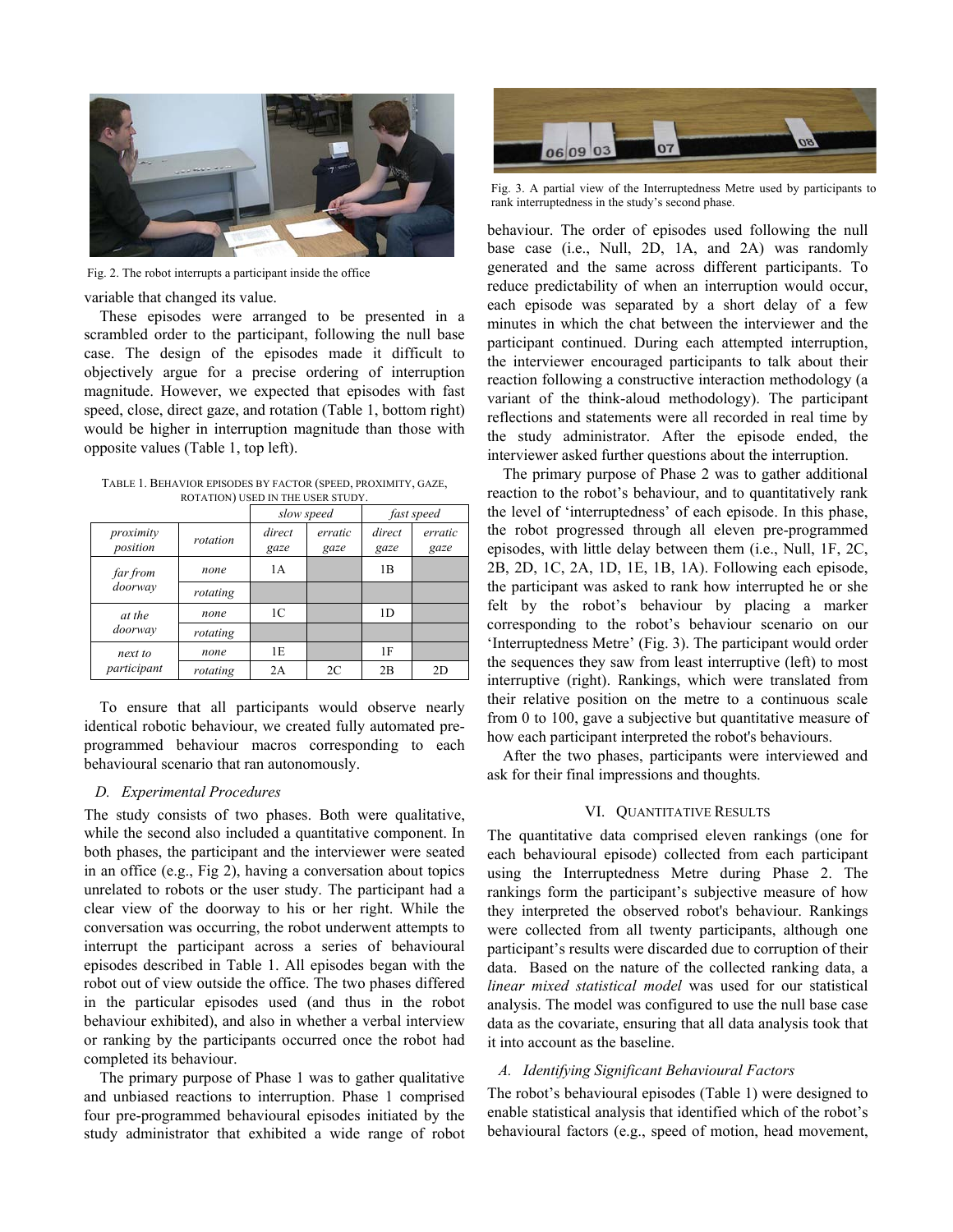etc.) had a statistically significant impact on the interruptedness felt by a person due to the robot's behaviour.

Tables 2 through 6 summarize the statistical significance of each individual factor of the robot's behaviour used in the study as well as the interaction between factors. P-values are considered statistically significant based on a threshold of p<0.05. Statistically significant findings are distinguished using bold text in the tables.

Table 2 summarizes the effect of speed of motion, interacting with gaze and proximity. Robotic speed and its head movement were both classified as either slow or fast. As Table 2 indicates, speed of motion was significant only when the robot was situated next to the participant. When the robot was located at the doorway of the office or outside the doorway, no significant impact was observed.

| For Gaze  | at participant      |               |                     |                        | erratic       |
|-----------|---------------------|---------------|---------------------|------------------------|---------------|
| Proximity | far from<br>doorway | at<br>doorway | next to participant |                        |               |
| Episodes  | 1A & 1B             | 1C & 1D       | $1E \&$<br>1F       | 2A &<br>2 <sub>B</sub> | $2C \&$<br>2D |
| P-Value   | 0.139               | 0.360         | 0.025               | 0.010                  | 0.006         |

TABLE 2: SIGNIFICANCE OF SPEED OF MOTION

Table 3 summarizes the effect of gaze interacting with speed. The gaze suggested by the robot's head movement was either directly focused on the participant, or erratic movement where the head was constantly moving in all directions. The data in the table indicates that gaze had no statistically significant impact.

TABLE 3: STATISTICAL SIGNIFICANCE OF GAZE

| For Speed | at slow speed | at fast speed |
|-----------|---------------|---------------|
| Episodes  | 2A & 2C       | 2B & 2D       |
| P-Value   | 1.000         | 0.996         |

Table 4 summarizes the effect of proximity, interacting with speed. The robot used three proximity positions: next to the participant, at the doorway, and outside the doorway. The data shows that there was no significant statistical difference between being at the doorway or far from the doorway. However, there was a significant difference between being far from the doorway and being next to the participant. When comparing positions at the doorway and next to the participant, there was only a significant difference at fast speed, but not at slow speed.

| Speed/Proximity                             | at slow speed | at fast speed |
|---------------------------------------------|---------------|---------------|
| Far from Doorway vs.<br>At doorway          | 1.000         | 1.000         |
| At Doorway vs.<br>Next to Participant       | 0.050         | p<0.001       |
| Far from Doorway vs.<br>Next to Participant | 0.012         | p<0.001       |

Table 5 summarizes the effect of rotation, which interacts with speed. For some behavioral episodes, the robot rotated its body in place while stopped, while it used no body movement when stopped in other episodes. The data shows that this factor was not statistically significant.

TABLE 5: STATISTICAL SIGNIFICANCE OF ROTATION

| Speed    | at slow speed          | at fast speed |
|----------|------------------------|---------------|
| Episodes | 2 <i>A</i> & <i>IE</i> | 1F & 2B       |
| P-Value  | 1.00000                | 1.00000       |

## *B. Means*

The means presented in Table 6 shed light on the magnitude and direction of differences for the robot behavioural factors that proved significant.

TABLE 6: INTERRUPTEDNESS MEANS BY FACTOR

|                        |          | at slow speed  |                 | at fast speed  |                 |
|------------------------|----------|----------------|-----------------|----------------|-----------------|
| proximity              | rotation | direct<br>gaze | erratic<br>gaze | direct<br>gaze | erratic<br>gaze |
| far from<br>doorway    | none     | 19.3           |                 | 34.6           |                 |
|                        | rotating |                |                 |                |                 |
| at the<br>doorway      | none     | 23.8           |                 | 33.4           |                 |
|                        | rotating |                |                 |                |                 |
| next to<br>participant | none     | 43.8           |                 | 64.0           |                 |
|                        | rotating | 46.2           | 51.2            | 63.7           | 72.2            |

For speed of motion, the differences in interruptedness between slow and fast when the robot is next to the participant are both statistically significant and large: around 20% each (see Table 6, bottom row is close proximity, 46.2 slow vs. 63.7 fast, and 51.2 slow vs. 72.2 fast). For proximity, the significant differences in interruptedness are around 25-30% when comparing positions of far from the doorway to next to the participant (see Table 6, 19.3 far from doorway vs. 43.8 next to participant, and 34.6 far from doorway vs. 64.0 next to participant).

As mentioned, our statistical analysis indicates that the differences for gaze and rotation are not significant.

## VII. QUALITATIVE OBSERVATIONS BY SCENARIO

The qualitative data consisted of verbal comments made by the participants during both phases, and during the verbal interview after phase 2. Comments were captured in video recordings, as well as in notes taken by the study administrator in real time. The notes were used to assist processing the full video recordings.

We now summarize and discuss the qualitative comments received for both phases of the study. We begin with presenting the participants impressions of each Phase 1 episode. Following that, we talk more generally about particular perception trends participants had across both phases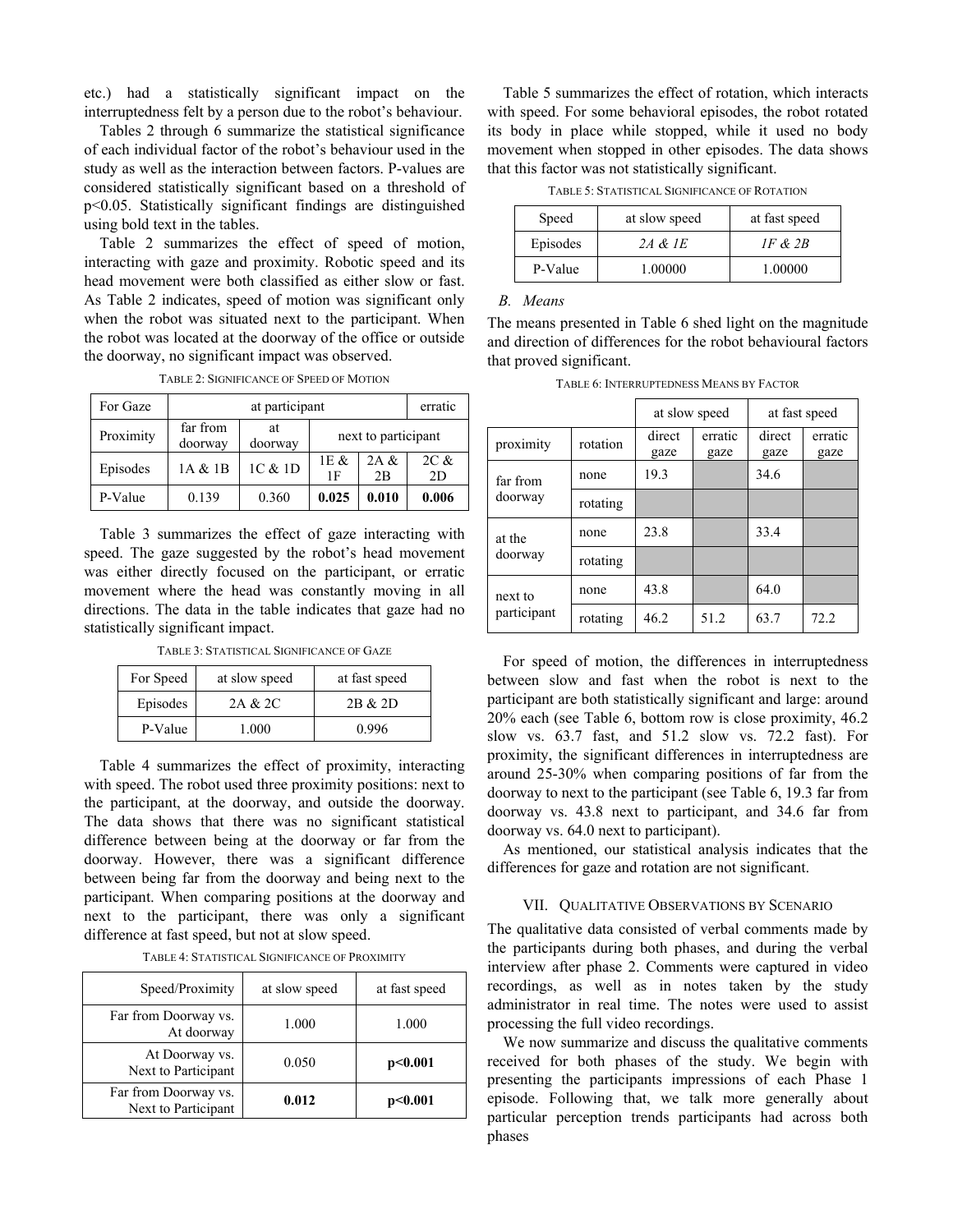## *A. The Null Base Case: Impressions of the Robot*

The null base case occurred first, after the participant was in the office for a few minutes, i.e., the robot passed by the office door without any head movement, and did not gaze into the office. During this episode, about half of the participants commented on the robot's behaviour just as it began moving past the doorway; the others just kept talking to the interviewer, and mentioned the robot only when asked by the interviewer when the episode ended. Most said they first detected the robot because of its noise, even before it was visible through the doorway. Many described the details of how they observed the robot's behaviour using phrases like "it just passed by", "it's coming", and "it disappeared". The behaviour was "calm", and "not disturbing". One participant said the robot looked as if "it could move faster" than it was. Although all participants clearly noticed the robot, one said it was not "super distracting" and that it got his attention in a "polite way". Another said the robot was "minding its own business" and that it "didn't affect the flow of conversation". One found the whole behaviour to be "pretty weird".

Participants were asked what they thought the robot was trying to do, or what its intentions were. None felt that the robot was trying to interact directly with them, but opinions of what it was doing during the null base case varied. Some assigned social presence to the robot similar to a co-worker just passing by on the way to some other location, or pacing about with no specific mission, or in the middle of accomplishing a task such as delivering messages or moving objects around the office. One even compared the robot to a "child waiting to be noticed".

Participants were quite generous in the social abilities they afforded to the robot, despite it lacking any form of eyes, ears, cameras, microphones, or speakers. Many participants felt the robot was "curious" about their presence, even "spying" or "eavesdropping" on the conversation, because the robot did not "know" who the participant was. One even implied that the robot felt territorial because it was approaching for a "sense of security". Others felt that it was responding to them and the interviewer being loud in their conversation. Some were more specific, saying that the robot "heard its name" (despite the robot not having a name during the study) or the word "robot", and wanted to hear more of the conversation. Many noticed the robot's lack of active behaviour in the null base case (other than moving by the doorway), and said the robot was not interacting because they were "not paying attention".

## *B. Fast, erratic gaze, close proximity, rotating (2D)*

In this episode, the robot directly approached participants with its most extreme behaviour, where it was active and fast-paced (Table 1, episode 2D).

Participants initially described this behaviour using active words such as "weird", "big", "racing", "scared", "frantic", "hard to ignore", "in a rush", etc. Many participants said

they were "annoyed", "distracted", "disturbed" and "interrupted" by the robot' behaviour, and unable to continue their conversation with the interviewer. The entrance of the robot into the room was described as "forceful" or comparable to banging on a door. Because of the robot's faster movement, its motors made more noise, which one participant described as "different" and "huge".

The behavioural factor mentioned most often was speed. Head movement was also mentioned, but to a much lesser extent. Many participants also noted that the robot came into the room (referring to the factor of close proximity) *vs.* the previously discussed scenario where the robot just passed by the doorway. Very few commented specifically on the robot's body movement while inside the room during the whole study, even though it was persistently rotating back and forth for 15 seconds. One specifically said that the closeness of the robot felt more significant than its movement. Another said it was "kind of weird" that the robot was communicating with body language only, and no verbal communication.

Almost all participants viewed this behaviour as representative of an "emergency", "something [being] wrong", "someone hurt", or something having "happened". Several participants even identified the emergency as a possible "fire", one saying "probably a fire". One said the robot's behaviour indicated that it was necessary to stop the conversation and move out of the room.

Almost all used words such as "important" or "urgent" to describe the potential reasoning behind the interruption. One said this behaviour would be "rude" if it was used to interrupt an important meeting, though perhaps not as rude if the meeting was casual.

In summary, it is clear that this behaviour was largely associated with "fire" or "emergency", which matched our predictions. Indeed, one participant said the behaviour would be "inappropriate" for a non-urgent interruption such as a greeting.

## *C. Slow, direct gaze, far from doorway (1A)*

In this Phase 1 episode, the robot stood outside the doorway and did not enter the room (Table 1, episode 1A). Generally, this behaviour was seen as non-interruptive. In all but one case (where the robot was not even noticed), participants noticed the robot in part due to the noise it was making. Comments described how non-disruptive it seemed, for example it was "not interrupting" because it "did not approach too close, but from a distance".

Many participants felt that the robot was acknowledging their presence and "noticing" them, e.g., "this time I'm sure it's noticing us", because of the "head movement". A few said the robot was going by, but was stopping to "listen to the conversation", and that it was "paying attention". Another said it was "curious" and that it was "eavesdropping a bit" because it "overheard the conversation and was interested".

Other participants interpreted robot behaviour as something other than interruption-based. One said it was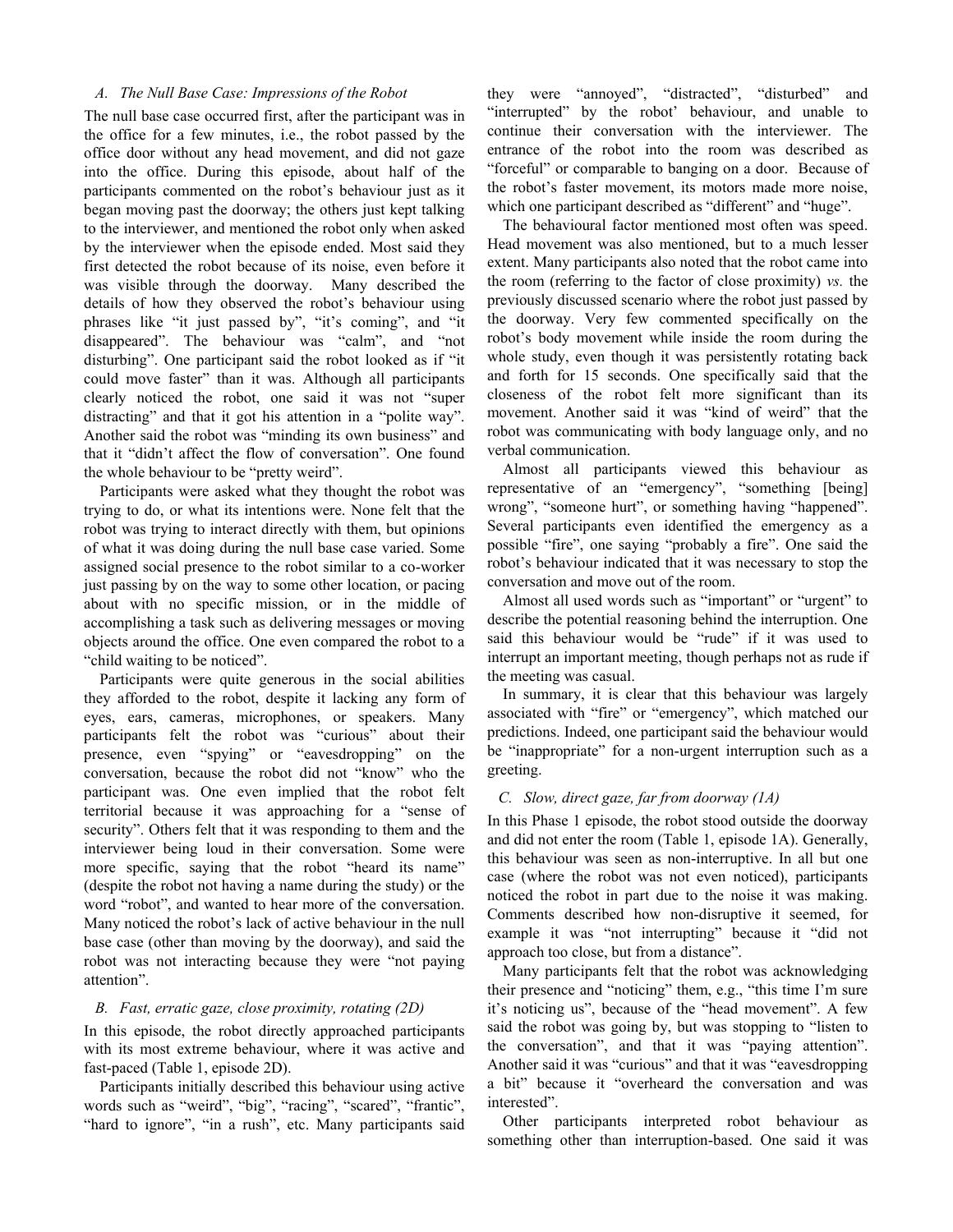doing "periodic checking, in case we need something". Another said the robot was "peeking inside the room" and then "reporting back to someone else".

## *D. Slow, direct gaze, close proximity, rotating (2A)*

In this episode, the robot moved slowly, with direct gaze at close proximity (Table 1, episode 2A). Participants had varied impressions. One participant noted that the robot, like a person, was more interruptive when it entered the room, compared to when it did not enter. Another said the robot seemed to be acting with more "maturity" due to the eye contact, and that it was respectful and more "accustomed to social rules". One said he was "surprised by the smooth motion", and that it was "not going crazy".

Many participants surprisingly expressed how they felt emotionally about this interaction, often contrasting it to the feeling they had regarding the previous 'urgent' behavioural episode (2D). Two participants said that this behaviour "didn't scare" them. One said that the previous one had lots of "shaking" and required some "getting used to". Another said the robot was "not very annoying" whereas it was previously "making a lot of noise" and "bothering" him. One participant felt more comfortable, whereas they had been previously worried that the robot might have hurt them (in episode 2D). One participant "preferred" this behaviour.

## VIII. OVERALL QUALITATIVE OBSERVATIONS

We now turn to more general impressions of the robot, across all episodes in both phases.

## *A. The Robot as a Social Being*

Many participants made comments about the robot as if it were a person. One participant said the robot was like a "real being" because it was showing interest in things, going away and then coming back. Another said it moved and tried to gain attention by "barging" in and moving its head. One felt that the robot was "annoyed" that its space was being intruded on. Another suggested that the robot was actually trying to annoy him or do something funny.

One participant compared the robot to a dog running up to a visitor when entering a house. Another compared the robot to a child entering the room, in a manner that a child might approach his or her parent, to say that someone was annoying them.

## *B. The Robot as a Machine*

A few participants described the robot as a machine. One said its procedure was "smooth", because of the "mechanics or software". Another suggested that the robot was exhibiting certain behaviour because it was "broken" or "damaged". Yet another felt that the robot was "examining the perimeter, becoming familiar with its surroundings, and mapping out objects". One said the robot seemed to be "analyzing" them, collecting data, taking pictures, and recording audio.

A couple of participants suggested the robot was running through "programmed" behaviour or being controlled by the study administrator during the study.

## *C. Politeness when Interrupting*

A common theme used in describing the robot's behaviour in some episodes was politeness. Many participants felt the robot had some intention, but that it had chosen to defer that intention when it noticed that a conversation was in progress. One participant thought the robot wanted to "say something" that was "not important", but that it "changed its mind" because of the conversion, and that it would "come back later". Another felt the robot was coming for a "scheduled meeting", but that it was "waiting outside". Many participants defined this behaviour as either "normal", "better" and "more gentle" than episodes where the robot had used much more extreme behaviour (e.g., episode 2D). Another said the robot was "looking for someone" on behalf of someone else, and that it was "trying to say something", but did not say anything because it "didn't want to interrupt" the conversation. Similarly, another participant said the robot was "trying to look for an opening in the conversation" so that it could "add to it".

A couple of participants interpreted authority as a factor in some episodes, and compared the behaviour to someone who "is waiting for a superior to finish" and that the matter was not "urgent", as the robot was not "actively catching attention". Another participant saw the robot as a "messenger" or "servant". Another participant felt the robot was acting as a servant, but for someone else (that is, not for the participant or the interviewer).

While most participants used comments that implied some element of politeness, one participant said the robot was "impolite" because it was just "staying there and staring", though this person later noted that the robot "didn't want to interrupt".

# IX. DISCUSSION

Based on the results of the user study, we now have several insights about robot interruption behaviour.

First, we have demonstrated that robots can convey urgency about an interruption situation using only basic elements of its physical behaviour. Our quantitative results statistically show that speed of motion, and proximity to the person can both express a range of interruption levels. While this is a simple result, we believe it does provide an important insight demonstrating that basic physical behaviours can be used by practically any robot (e.g., a Roomba) to convey interruption context. Our findings indicate that interruption is feasible even for robotic interfaces that lack gaze or precise body rotation movement, as we found (a) these factors are statistically insignificant in our study, and (b) the motion and proximity factors by themselves suffice to convey interruption.

While other factors did not exhibit statistical significance, anecdotal comments from participants do suggest that some form of eyes, head, or indication of forward direction can benefit the interpretation of interruption (our study likely did